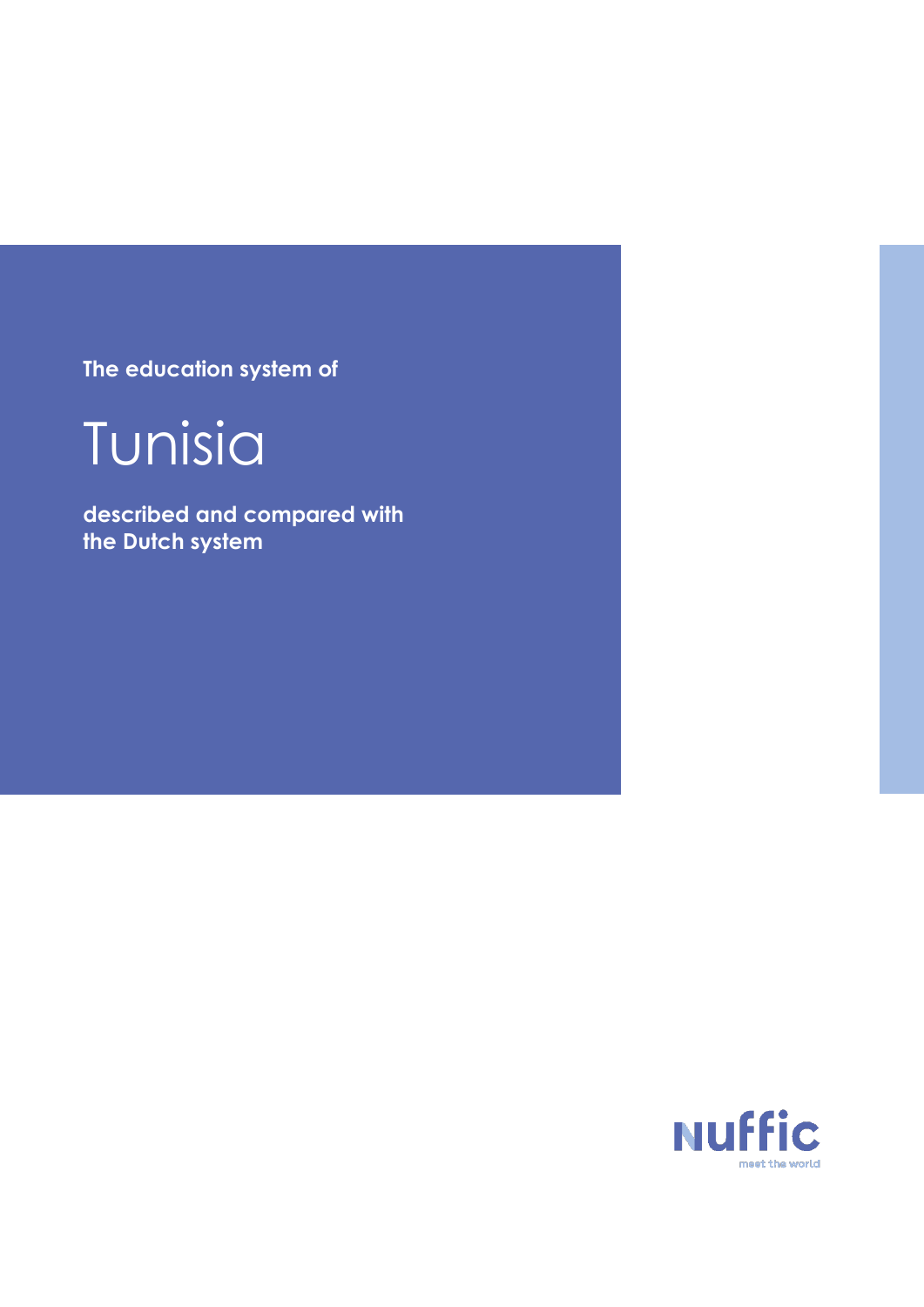This document contains information on the education system of Tunisia. We explain the Dutch equivalent of the most common qualifications from Tunisia for the purpose of admission to Dutch higher education.

#### **Disclaimer**

We assemble the information for these descriptions of education systems with the greatest care. However, we cannot be held responsible for the consequences of errors or incomplete information in this document.



With the exception of images and illustrations, the content of this publication is subject to the Creative Commons Name NonCommercial 3.0 Unported licence. Visit [www.nuffic.nl/en/home/copyright](http://www.nuffic.nl/en/home/copyright) for more information on the reuse of this publication.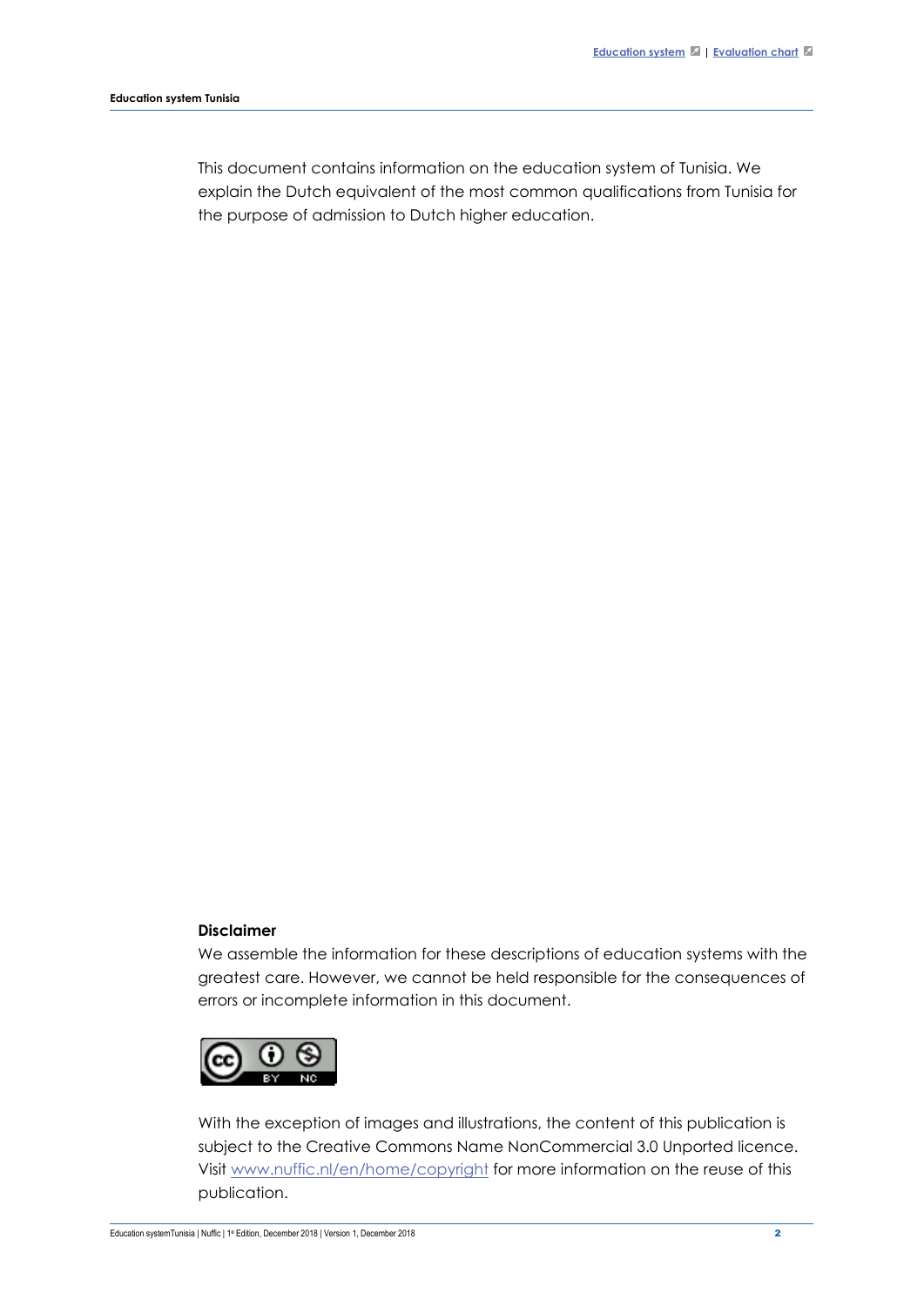<span id="page-2-0"></span>





0 Duration of education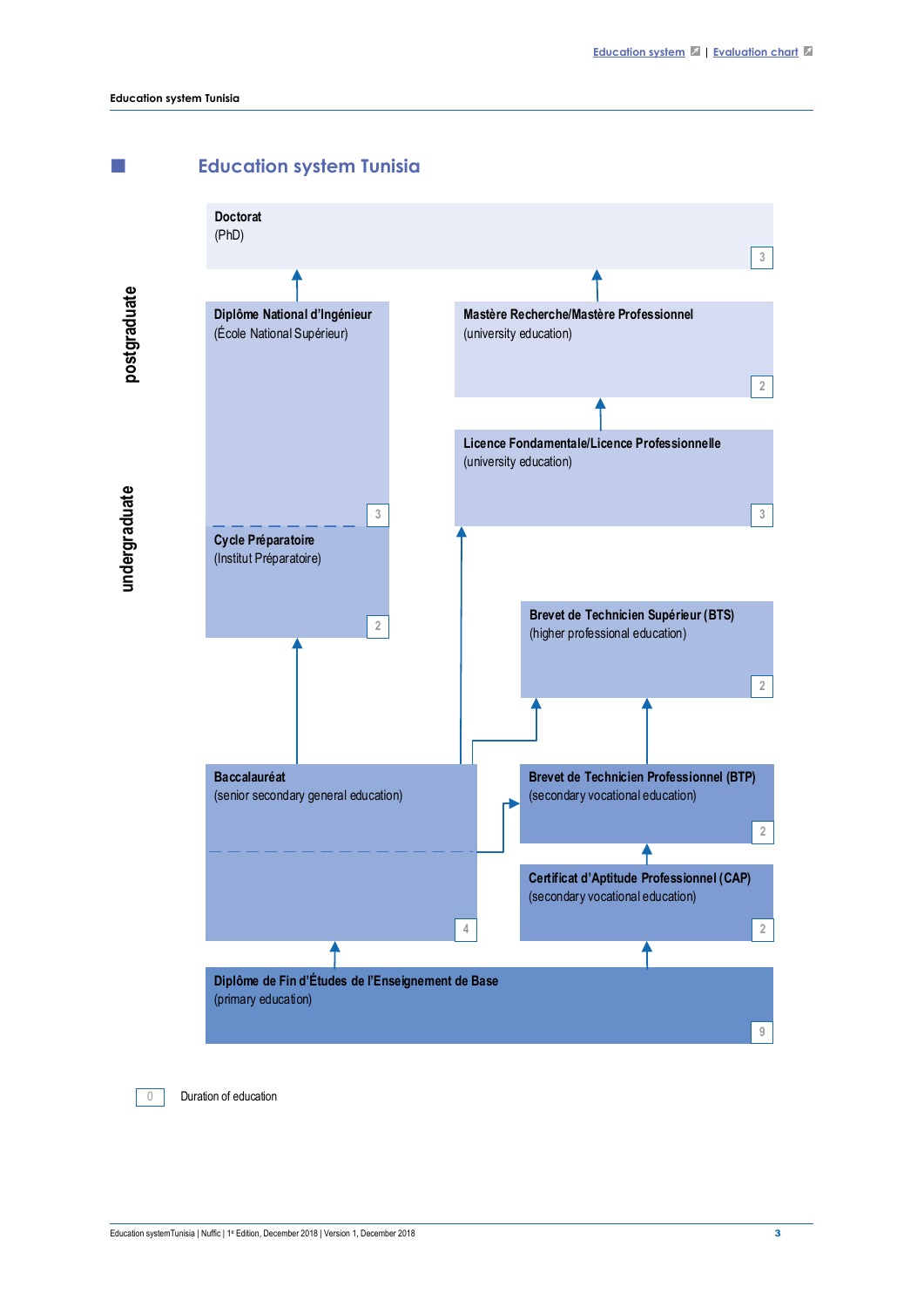# <span id="page-3-0"></span>**Evaluation chart**

The left-hand column in the table below lists the most common foreign qualifications applicable to admission to higher education. The other columns show the Dutch equivalent along with the corresponding levels in the Dutch and European qualifications frameworks.

| Degree or qualification            | Dutch equivalent and NLQF level            |                | <b>EQF</b> level |
|------------------------------------|--------------------------------------------|----------------|------------------|
| Baccalauréat                       | at least a <b>HAVO</b> diploma             | $\overline{4}$ | 4                |
| Brevet de Technicien Professionnel | MBO diploma,<br>qualification level 3 or 4 | 3/4            | 3/4              |
| Brevet de Technicien Supérieur     | 2 years of $HBO$ or an<br>associate degree | 5              | 5                |
| Licence Fondamentale               | 2 years of WO                              | 6              | 6                |
| Licence Professionnelle            | 3 years of HBO                             | 6              | 6                |
| Diplôme National d'Ingénieur       | $1$ year of a 2-year WO<br>master's degree | $\overline{7}$ | $\overline{7}$   |
| Mastère Professionnel              | <b>HBO</b> master's degree                 | $\overline{7}$ | 7                |
| Mastère Recherche                  | 1-year <u>WO</u> master's<br>degree        | 7              | 7                |

NB

- The information provided in the table is a general recommendation from which no rights may be derived.
- NLQF = Dutch Qualifications Framework. EQF = European Qualifications Framework.
- The EQF[/NLQF level](http://www.nlqf.nl/english) is not so much a reflection of study load or content; rather, it is an indication of a person's knowledge and skills after having completed a certain programme of study.
- Information about Dutch equivalent qualifications can be found our website: [education and diplomas the Netherlands.](https://www.nuffic.nl/en/subjects/education-and-diplomas-netherlands/)
- [The Cooperation Organisation for Vocational Education, Training and the](https://www.s-bb.nl/en)  [Labour Market \(SBB\),](https://www.s-bb.nl/en) evaluates statements on foreign qualifications and training at VMBO and MBO level. The evaluation may vary if SBB evaluates the diploma for admission to VET schools or the labour market in the Netherlands.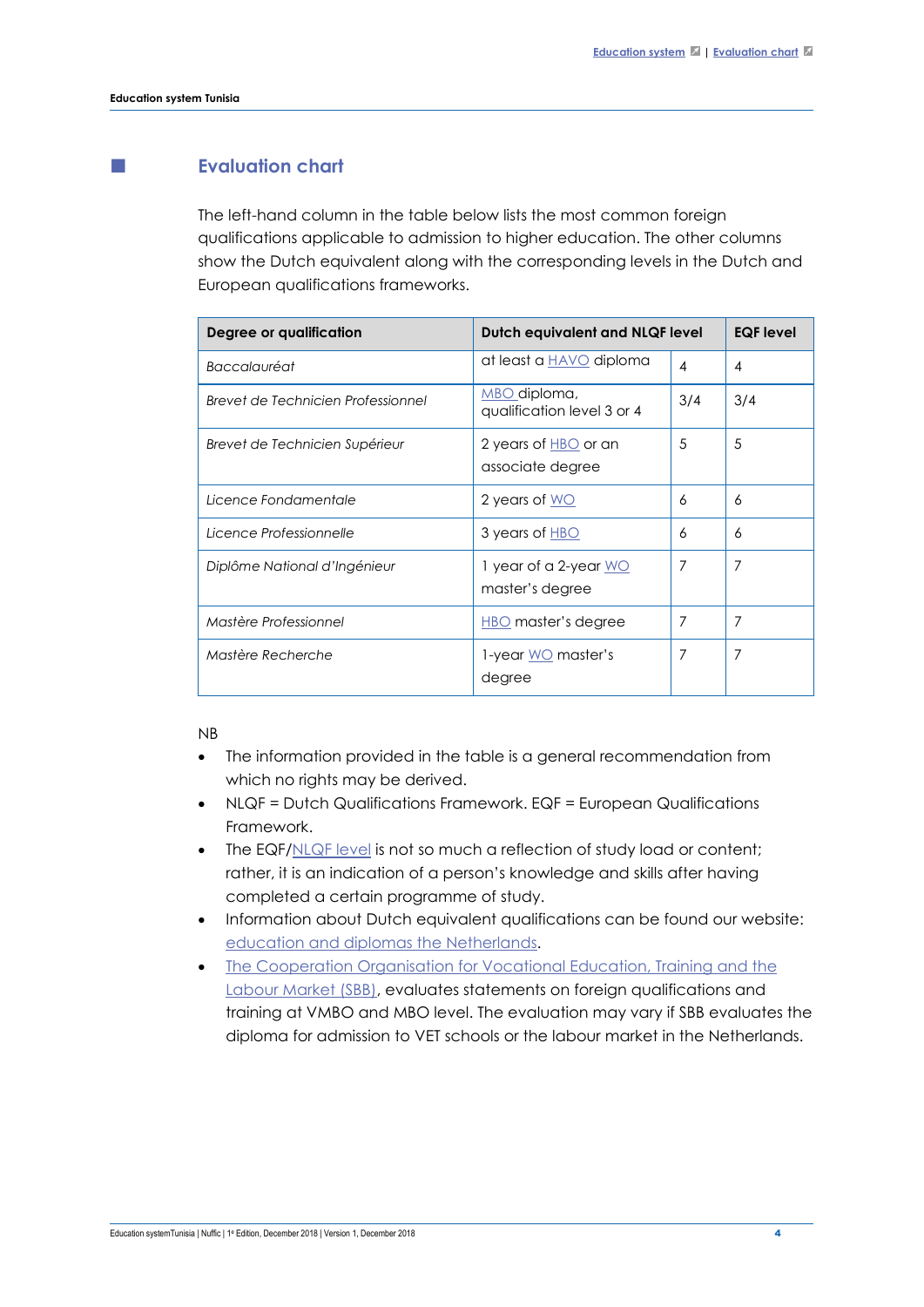## **Introduction**

**Tunisia (***La République Tunisienne***/**التونسیة الجمھوریة **(is situated in the north of Africa, on the Mediterranean Sea. It is one of the Maghreb countries, together with Morocco, Mauritania, Algeria and Libya.** 

#### **Form of government**

In the 19th century, Tunisia was a French colony, and the French influence is still strong. The country gained its independence in 1956. 2011 saw the outbreak of the Tunisian Revolution. This resulted in a new constitution and parliament and presidential elections in 2014.

Tunisia is now a parliamentary republic, with a president as head of state. The head of the parliament is the deputy prime minister.

#### **Language**

Arabic is the country's official language. French and Berber are also official languages.

#### **Education**

The Tunisian education system still has many similarities with the French education system. Since the introduction of the Higher Education Act in 2008, higher education has used the *Licence/Mastère/Doctorat* structure (3+2+3 years). Before that, the education system was split into 3 phases of 2+2+1/2 years. See also Higher education.

#### **Ministries of Education**

- The Ministry of Education (*Ministère de l'Education*/ التربیة وزارة (is responsible for primary education and teacher training.
- The Ministry of Professional Training and Employment (*Ministère de la Formation Professionnelle et de l'Emploi*/ والتشغیل المھني التكوین وزارة (is responsible for technical and vocational education.
- The Ministry of Higher Education and Scientific Research (*Ministère de l'Enseignement Supérieur et de la Recherche Scientifique -* MESRS/ .is responsible for higher education وزارة التعليم العالمي والبحث العلمي

### **General features**

- Compulsory education: Children aged 6 to 15 (primary education and lower secondary education).
- Language of instruction: Arabic (primary education), Arabic and French (secondary and higher education).
- Academic year: from early September to late June.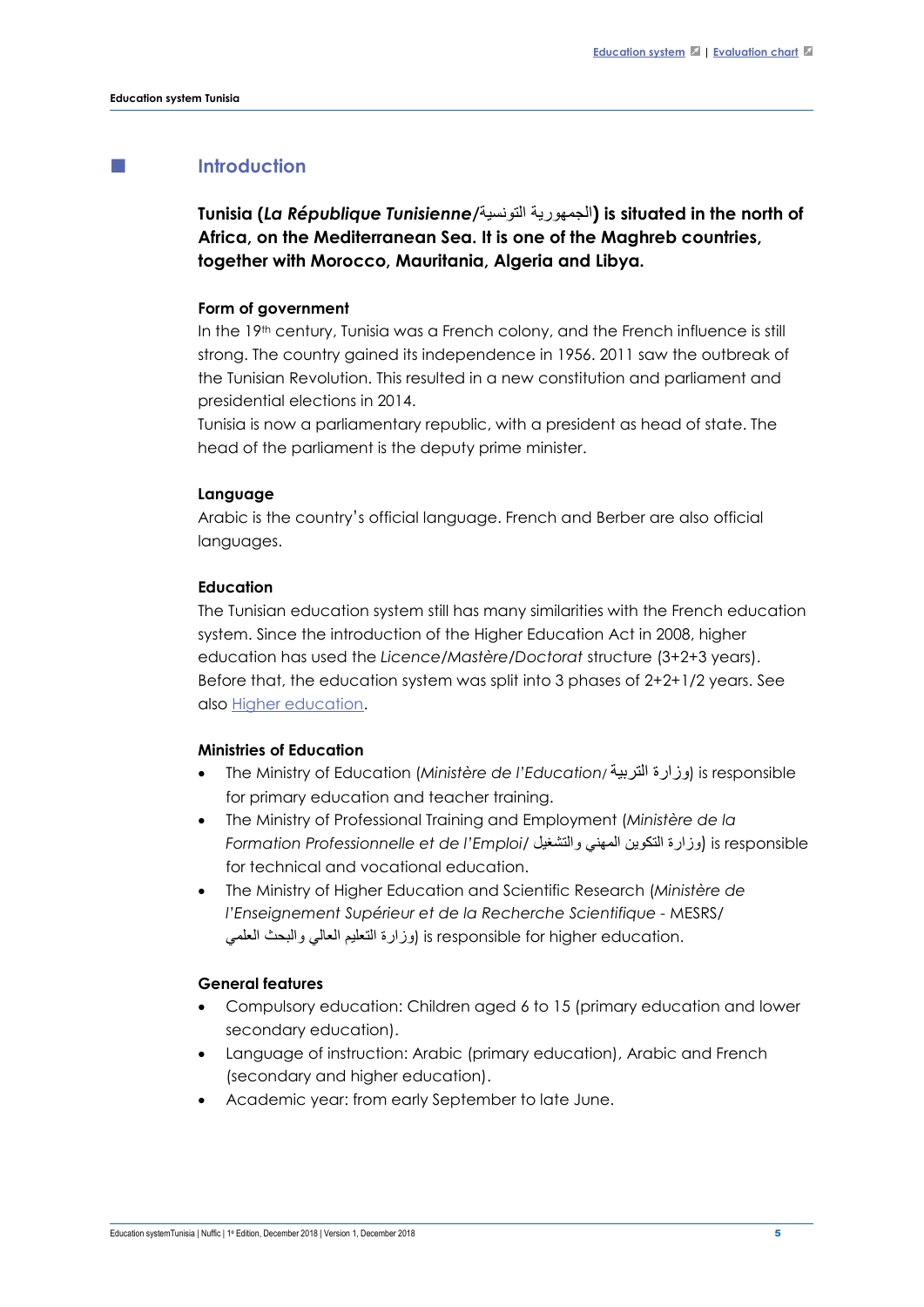## **Primary and secondary education**

Basic education (*enseignement de base*/ الأساسي التعلیم (lasts a total of 9 years:

- 6 years of primary education (for 6-12 year olds);
- 3 years of lower secondary education (for 12-15 year olds).

Primary education is delivered by primary schools, while lower secondary education is delivered by *collèges*. At the end of this phase, students take the *Diplôme de Fin d*'*Études de l*'*Enseignement de Base* (الأساسي التعلیم ختم شھادة(.

#### **General secondary education**

Upper secondary education (*enseignement secondaire*) is delivered by *lycées*.

- Duration: 4 years.
- Admission requirement: the *Diplôme de Fin d*'*Études de l*'*Enseignement de Base*.
- Content: in the 1st year, students follow a common curriculum (*tronc commun*). After that, they choose 1 of the 4 subject clusters: 1. arts, 2. science (*science*), 3. technology, 4. economics and management. Students specialise further within these clusters. The final exam includes 6 subjects.
- Diploma: *Baccalauréat* (البكالوریا (*+* chosen subject cluster*.*

In terms of level, the *Baccalauréat* is comparable to at least a [HAVO](https://www.nuffic.nl/en/nuffic-glossary/hoger-algemeen-voortgezet-onderwijs-havo/) diploma.

#### **Vocational secondary education**

Generally speaking, vocational secondary education comes under the Ministry of Employment (*Ministère de la Formation Professionnelle et de l'Emploi*/ التكوین وزارة والتشغیل المھني(. Only certain specialised courses come under a different ministry, e.g. the Ministry of Public Health or the Ministry of Agriculture.

### *Certificat d*'*Aptitude Professionnel* **(CAP)**

On completion of the *enseignement de base* phase, pupils can also choose a 2 year vocational programme:

- Duration: 2 years.
- Content: vocationally oriented curriculum.
- Diploma: *Certificat d*'*Aptitude Professionnel* (CAP)/ المھنیة الكفاءة شھادة.

#### *Brevet de Technicien Professionnel* **(BTP)**

Once they have passed the CAP, students can continue to study for a BTP, provided that it is in the same field*:*

- Duration: 2 years.
- Content: vocationally oriented curriculum.
- Diploma: *Brevet de Technicien Professionnel* (BTP)/المھني التقني مؤھل. NB The diploma may also be called a: *Diplôme de Technicien Professionnel.*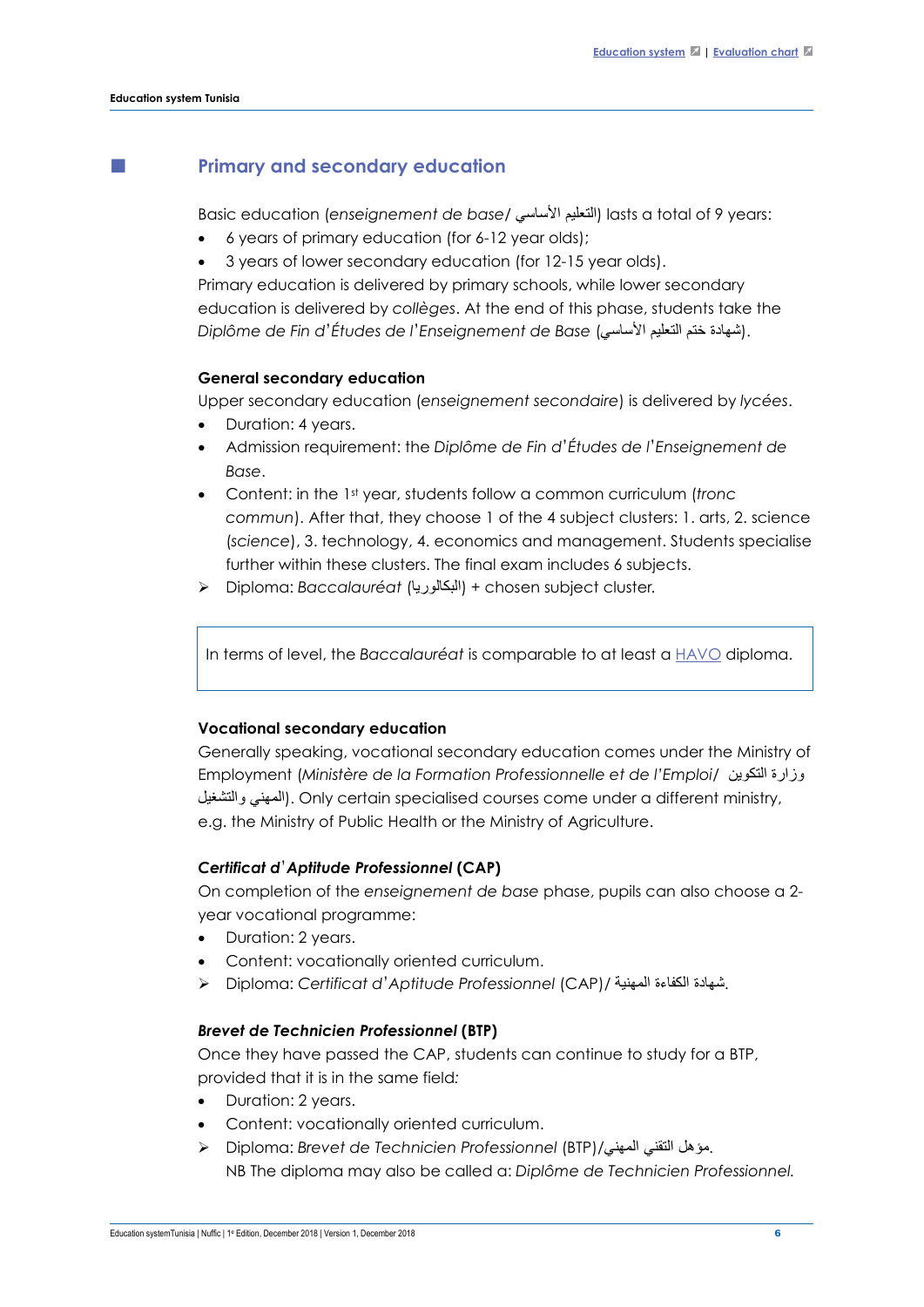In terms of level, the *Brevet de Technicien Professionnel* (BTP) is comparable to an [MBO](https://www.nuffic.nl/en/nuffic-glossary/middelbaar-beroepsonderwijs-mbo/) diploma (qualification level 3 or 4).

### **Post-secondary education**

Having obtained a *Brevet de Technicien Professionnel* (BTP), students can continue their studies in the same field.

- Duration: 2 years.
- Content: vocational programme.
- Admission requirement: *Brevet de Technicien Professionnel* (BTP) or *Baccalauréat.*
- Diploma: *Brevet de Technicien Supérieur* (BTS)/ السامي التقني مؤھل. NB The diploma may also be called a: *Diplôme de Technicien Supérieur*.

In terms of level, the *Brevet de Technicien Supérieur* (BTS) is comparable to 2 years of a  $HBO$  bachelor's programme or an associate degree.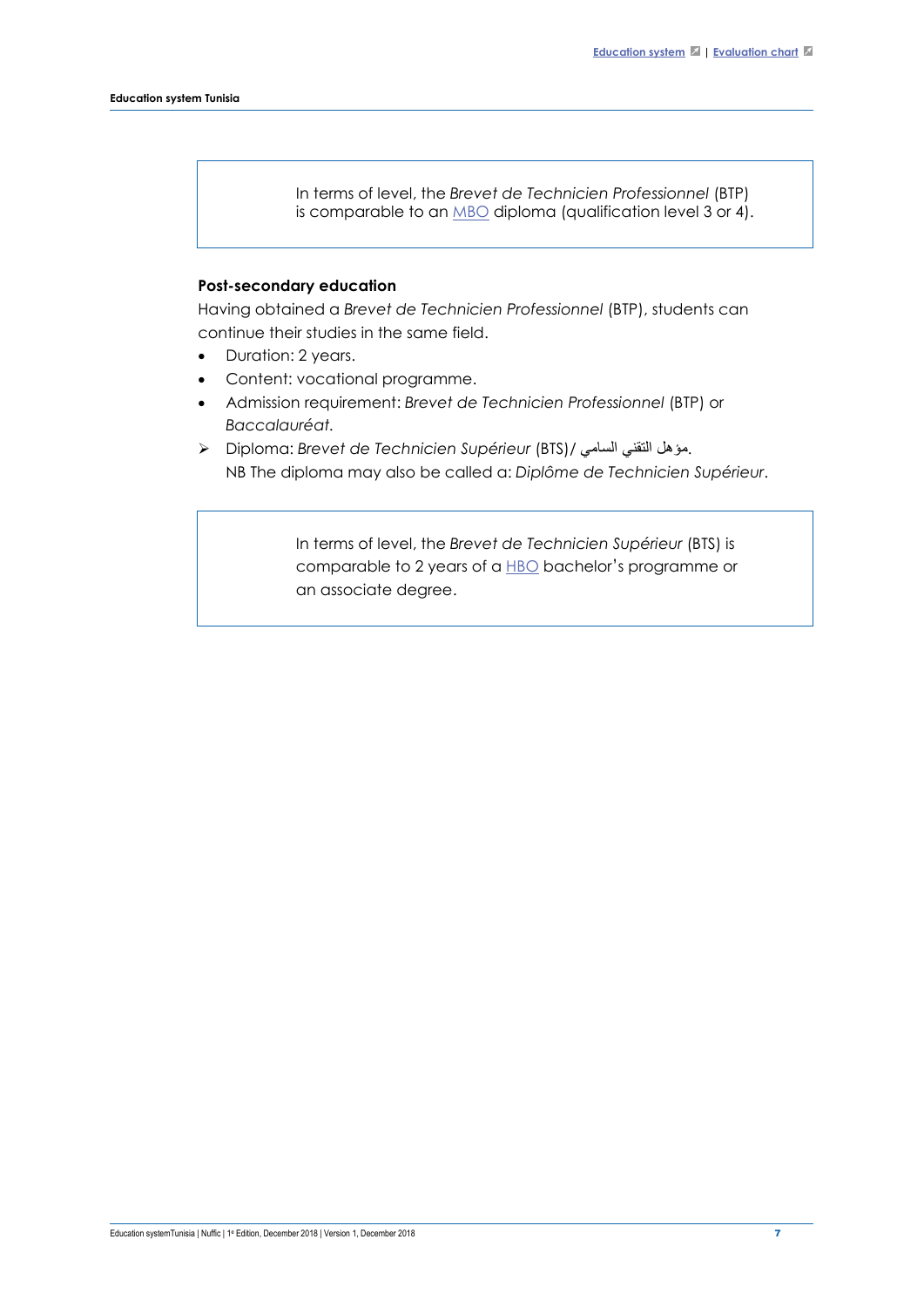## **Higher education**

Tunisia has a unitary higher education system. Universities offer both academic and professionally oriented programmes.

### **State institutions**

There are 13 universities and 25 higher professional institutes (*École Supérieure*/ العلیا المدرسة*, Institut Supérieur*/ العالي المعھد *of École Nationale d'Ingénieurs*/ المدرسة الوطنية للمهندسين). Each university is divided into faculties and higher institutes.

#### **Private institutions**

There are over 60 private institutions. These are supervised by the Ministry of Higher Education. The establishment of a private educational institution is governed by a comprehensive framework with strict regulations.

There are private schools at all levels in Tunisia. The *Private Higher Education Law* (*La loi de l'enseignement supérieur privé*/ الخاص بالتعلیم المتعلق القانون (from 2000 states that diplomas from government-approved private schools must be accepted for admission to state institutions. See also: [la loi n° 2000-73 du 25 juillet 2000](http://www.legislation.tn/sites/default/files/fraction-journal-officiel/2013/2013F/038/TF201314703.pdf) (*Journal Officiel de la République Tunisienne,* 10 *mai* 2013).

#### **Current structure**

Higher education is currently organised in accordance with the LMD structure (3+2+3):

- *Licence* (3 years)
- *Mastère* (2 years)
- *Doctorat* (3 years)

### **Old structure and diplomas**

Before the introduction of the LMD structure in 2008, students could obtain the following diplomas in 4 phases:

- 1st phase: *Diplôme Universitaire d'Etudes Scientifiques* (DUES), *Diplôme Universitaire d'Etudes Littéraires* (DUEL) or *Diplôme d'Etudes de Premier Cycle* (DEUPC).
- 2nd phase: *Maîtrise.*
- 3rd phase: *Diplôme d'Etudes Supérieures Spécialisées* (DESS) or *Diplôme d'Etudes Approfondies* (DEA).
- 4th phase: *Doctorat*.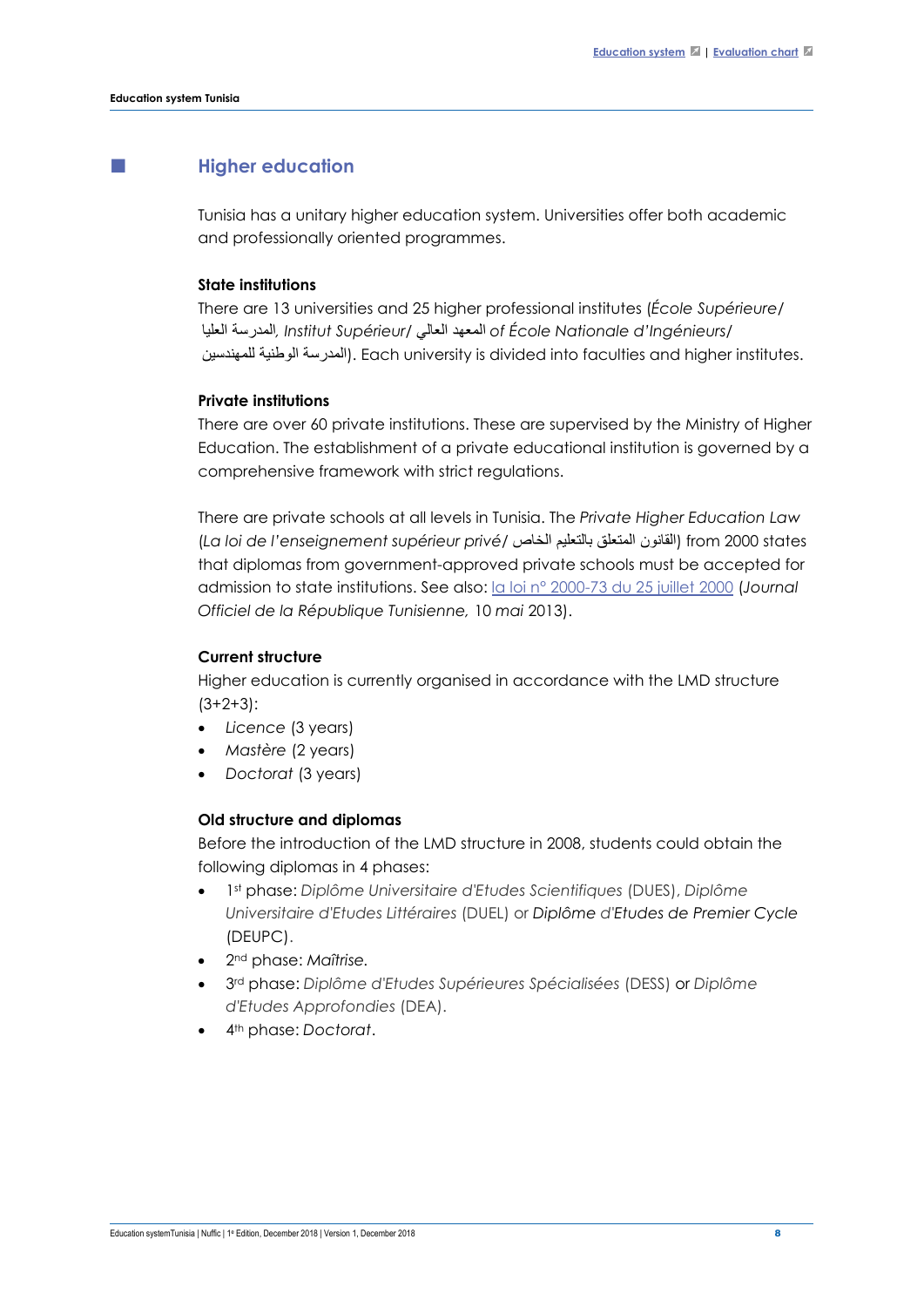## **Admission to higher education**

The admission requirement for higher education in Tunisia is a *Baccalauréat*. Additional requirements may include:

- entrance examinations for specific programmes (including engineering programmes and medical programmes);
- specific subject clusters or specialisations;
- the average achieved in the final examination.

## **University and higher professional education**

In Tunisia, students can obtain higher education diplomas at the following levels:

- *Licence*
- *Mastère*
- *Doctorat*
- Other study programmes

#### *Licence Fondamentale*

- Duration: 3 years.
- Content: theoretical education with seminars, tutorials or labs.
- Admission requirement*: Baccalauréat.*
- Diploma: *Licence Fondamentale/* الأساسیة الإجازة.

### *Licence Professionnelle*

- Duration: 3 years.
- Content: a combination of theoretical and professional education with mandatory work placements.
- Admission requirement: *Baccalauréat.*
- Diploma: *Licence Professionnelle/* التطبیقیة الإجازة. NB The diploma may also be called a *Licence Appliquée.*

In terms of level, the *Licence Fondamentale* is comparable to 2 years of [WO.](https://www.nuffic.nl/en/nuffic-glossary/wetenschappelijk-onderwijs-wo/)

In terms of level, the *Licence Professionnelle* is comparable to 3 years of [HBO.](https://www.nuffic.nl/en/nuffic-glossary/hoger-beroepsonderwijs-hbo/)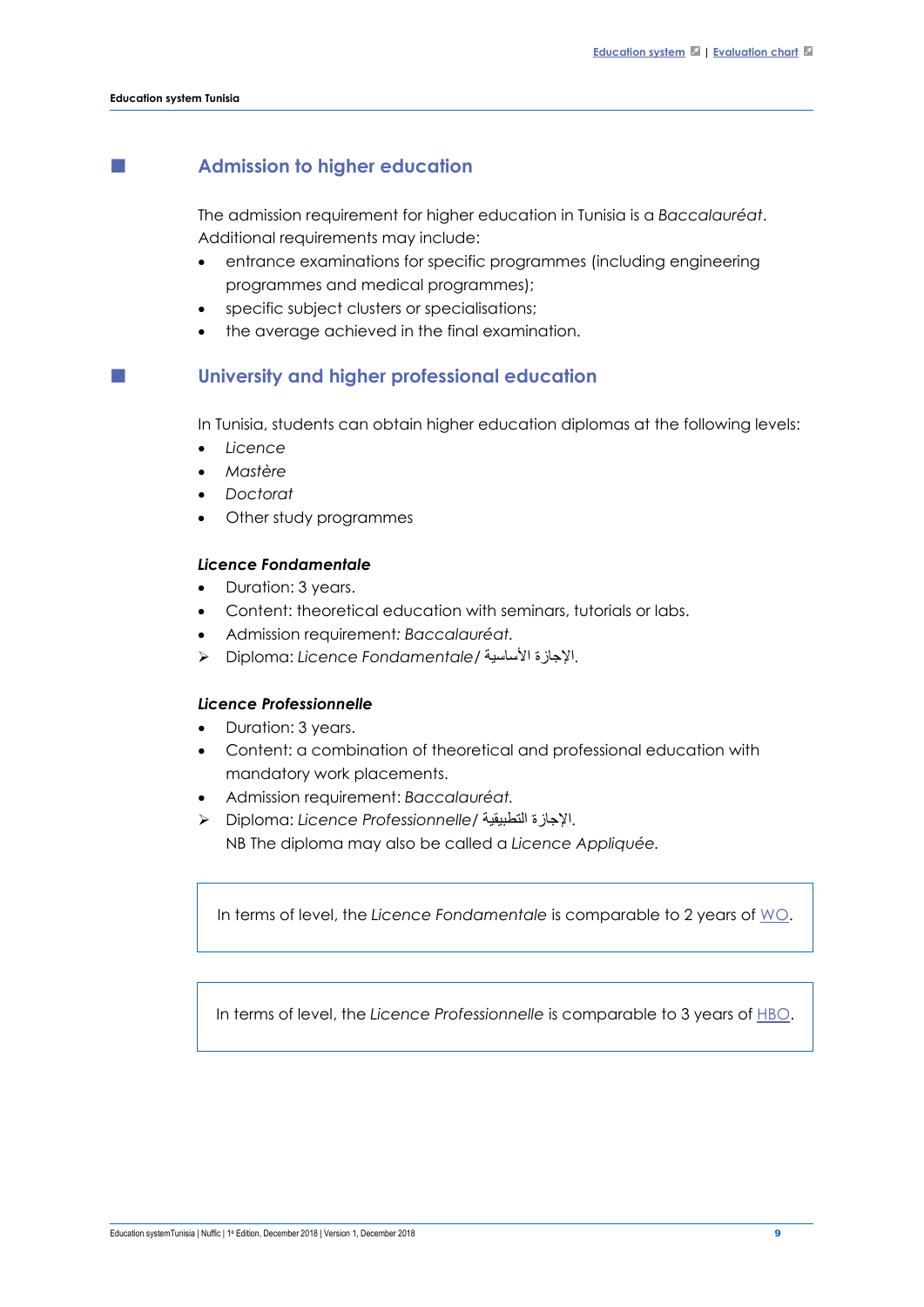### *Mastère Recherche*

- Duration: 2 years.
- Content: research master**'**s, ending with a thesis (*mémoire de recherche*);
- Admission requirement*: Licence Fondamentale.*
- Diploma: *Mastère Recherche/* بحث ماجستیر.

#### *Mastère Professionnel*

- Duration: 2 years.
- Content: applied programme with a report on the final work placement (*mémoire de stage*).
- Admission requirement: *Licence Fondamentale* or *Licence Professionnel.*
- Diploma: *Mastère Professionnel*/مھني ماجستیر *.*

NB The diploma may also be called: *Mastère Appliqué*.

In terms of level, the *Mastère Recherche* is comparable to a 1-year [WO](https://www.nuffic.nl/en/nuffic-glossary/wetenschappelijk-onderwijs-wo/) master's degree.

In terms of level, the *Mastère Professionnel* is comparable to an **[HBO](https://www.nuffic.nl/en/nuffic-glossary/hoger-beroepsonderwijs-hbo/)** master's degree.

### *Doctorat*

- Duration: 3 years.
- Content: *coursework* and writing and defending a doctoral dissertation; extensive academic research and publication of articles in academic journals.
- Admission requirement*:*, *Mastère Recherche*, *Diplôme National d***'***Ingénieur* or final diplomas in architecture, medicine, veterinary science, dentistry and pharmacy.
- Diploma: *Doctorat/* دكتوراه.

#### **Other study programmes**

Not all study programmes follow the LMD structure. Studies in the field of medicine, dentistry, veterinary science, pharmacy, architecture and engineering have a different structure.

- *Diplôme National d'Ingénieur/Diplôme d'Ingénieur d'Etat*
- *Diplôme National d***'***Architecte*
- *Diplôme National de Docteur en Médecine*
- *Diplôme National de Docteur en Médecine Dentaire*
- *Diplôme National de Docteur Vétérinaire*
- *Diplôme National de Docteur en Pharmacie*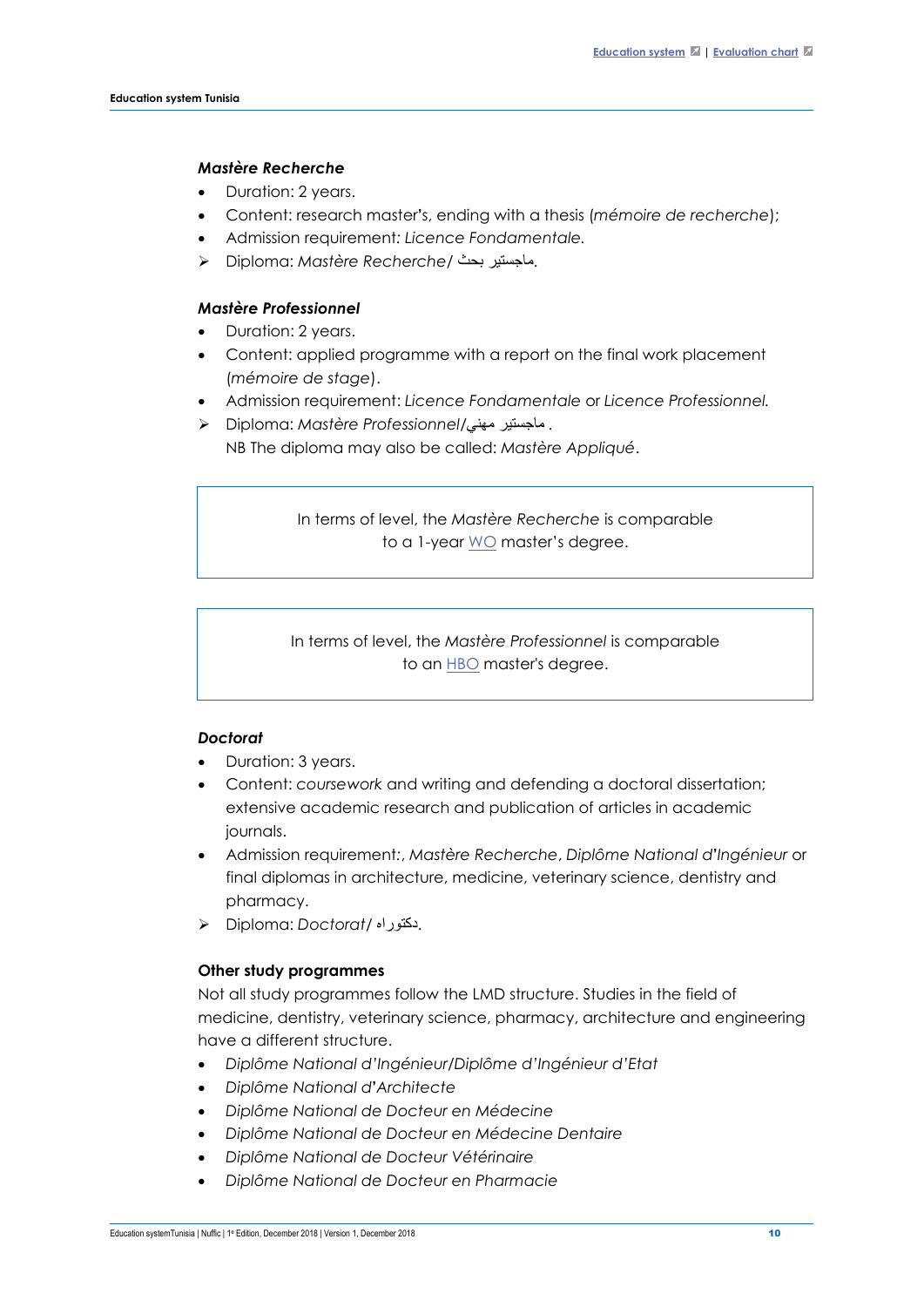*Diplôme National d'Ingénieur*

- Duration: 5 years.
- Content:
	- first phase (2 years) basic programme (*cycle préparatoire*) at an *Institut Préparatoire*, specialising in mathematics/physics/information technology (*Mathématique-physique-informatique*) or chemistry/applied biology(*chimie-biologie appliquée*).
	- second phase (3 years) at an *École National Supérieur*. In-depth studies in a particular field: the programme is both theoretical and professional.
- Admission requirement: *Baccalauréat*, but admission is highly competitive. And after completion of the first phase (*cycle préparatoire*), a test for admission to the second phase is mandatory.
- Diploma: *Diplôme National d'Ingénieur/*للمھندس الوطنیة الإجازة .

In terms of level, the *Diplôme National d'Ingénieur* is comparable to 1 year of a 2-year [WO](https://www.nuffic.nl/en/nuffic-glossary/wetenschappelijk-onderwijs-wo/) master's degree.

- Architecture: 6 years *– Diplôme National d***'***Architecte.*
- Medicine: 8 years *– Diplôme National de Docteur en Médecine.*
- Dentistry: 6 years *– Diplôme National de Docteur en Médecine Dentaire.*
- Veterinary medicine: 6 years *– Diplôme National de Docteur Vétérinaire.*
- Pharmacy: 5 years *Diplôme National de Docteur en Pharmacie.*

# **Assessment systems**

The assessment system is the same for both secondary education and higher education: a scale of 0-20, in which the minimum average mark to achieve a pass is 10.

| Grade       | <b>Description</b> | Meaning                |
|-------------|--------------------|------------------------|
| $16 - 20$   | Très bien          | Very good              |
| $14-15.9$   | Bien               | Good                   |
| $12 - 13.9$ | Assez bien         | More than satisfactory |
| $10 - 11.9$ | Passable           | Satisfactory           |
| $0 - 9$     | Insuffisant        | Unsatisfactory         |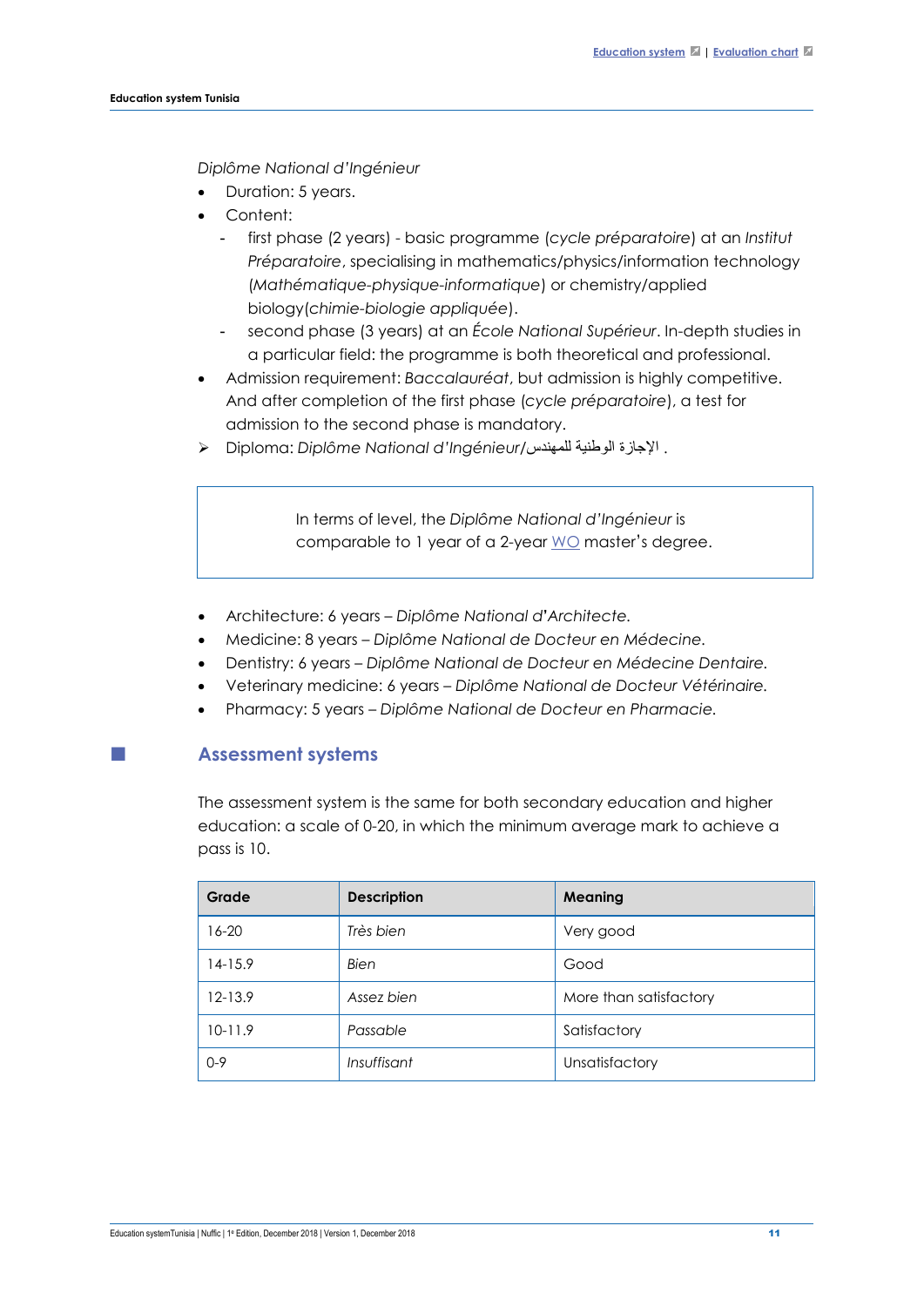## **Qualification frameworks**

Tunisia has worked with the *Classification Nationale des Qualifications* since 2009. This includes 7 different levels of diploma. See also: *[Décret n° 2009-2139](http://ilo.org/dyn/natlex/docs/SERIAL/81846/89077/F-1891306141/TUN-81846.pdf)* in *Journal Officiel de la République Tunisienne* — 17 *juillet* 2009, No 57.

### **Accreditation and quality assurance**

Higher education institutions are accredited by the Ministry of Higher Education and Scientific Research. The Ministry can issue a licence to private institutions. In order to guarantee the quality of private education, the Ministry reviews licences on a regular basis.

### The *[Instance Nationale de l'Évaluation, de l'Assurance Qualité et de](http://www.ieaqa.com/)*

*[l'Accréditation](http://www.ieaqa.com/)* (IEAQA) (*The National Evaluation, Quality Assurance and*  2012. in up set was) الھیئة الوطنیة للتقییم وضمان الجودة والإعتماد /*Authority Accreditation* This organisation is responsible for reviewing higher education institutions and accrediting degree programmes. The IEAQA is charged with monitoring the quality of higher education and compliance with international standards.

### **Bologna process**

Tunisia began implementing the Bologna process in 2006. The LMD system was introduced following the introduction of the Higher Education Act in 2008. The Diploma Supplement was also officially introduced at that time.

## **International treaties**

Various Tunisian higher education institutions have agreements with international institutions, under which Tunisian students can obtain a *double degree*. These are often engineering institutions.

Tunisia has various bilateral agreements in the field of higher education with other Arabic countries, as well as with European countries and the United States.

Algeria is a partner of Tunisia in the Tempus/Erasmus+ programmes (*joint degrees*, academic staff mobility, *credit transfers*).

The Ministry of Higher Education (MESRS) also encourages students from other African countries to come to Tunisia to study.

### **Diploma supplement**

Officially, Tunisia should have been issuing Diploma Supplements (DS), *Le Supplément au Diplôme*, or *Annexe Descriptive au Diplôme* since 2006, when parts of the Bologna process were implemented. In practice however, files rarely include a diploma supplement.